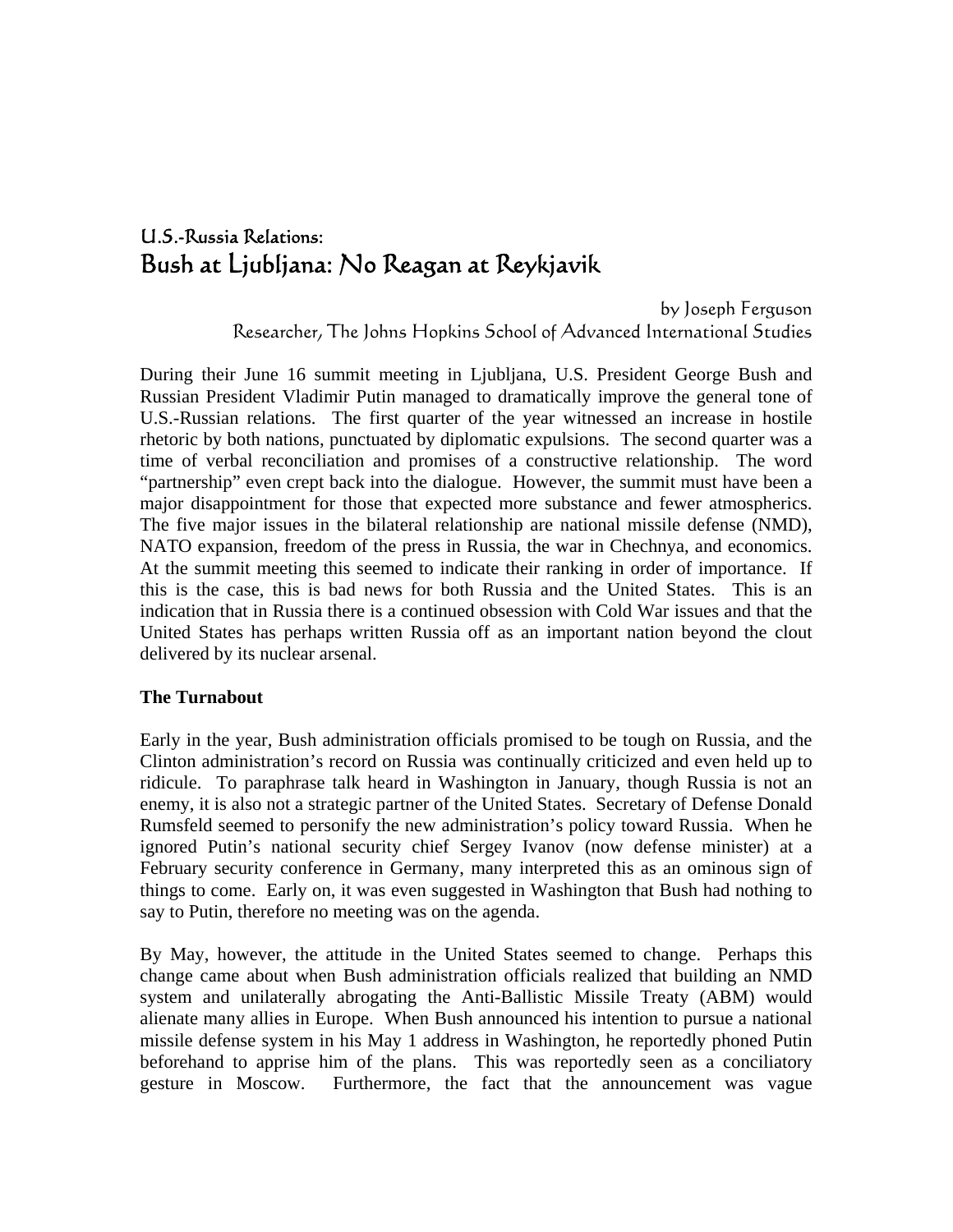and utterly lacking in details reassured many in Russia that the U.S. plan was still far from complete and that deployment was two decades or so away. Bush also dispatched emissaries Paul Wolfowitz from the Defense Department and Stephen Hadley from the National Security Council in an attempt to explain to Moscow U.S. plans. Though Russian leaders continued to insist that the ABM Treaty was the keystone of the Cold War arms agreements structure, at least the two sides began talking.

The rhetoric emanating from Moscow, though never as harsh as that coming from the U.S., also cooled down a bit during the spring. All through the harsh days of winter, Putin and his entourage had maintained a guarded civility when discussing the United States. The Russian press was slower in following this line, but by May the change was evident. A columnist for the *Nezavisimaya Gazeta* asked, "Is there any alternative to cooperation?" Another article in the *Nezavisimaya Gazeta* suggested that discussions over NMD could bring the two sides closer together. *Izvestia* proclaimed that the "devil is in the details" of NMD, and explained that the United States was a long way off from convincing its European allies and from deployment, suggesting that Russia had little to fear. They were reassured when Sen. Carl Levin, the new Democratic head of the Armed Services Committee, hinted to a reporter from *The New York Times* that the NMD system was unlikely to make much headway during Bush's term of office.

During his mid-June tour of Europe, President Bush stated, "Russia is not the enemy of the United States. The Cold War is over, and the mentality that used to grip our nations during the Cold War must end." Bush was speaking of the need to move past the ABM Treaty, a "relic of the Cold War." However, many of the new leaders in the Kremlin are still hung up on Russia's past and are loath to exit the Cold War structure that afforded Russia (or the Soviet Union) so much clout.

President Putin no doubt experienced a bit of *schadenfreude* witnessing the Europeans' resistance to any unilateral deployment of an NMD system. Russian leaders suspect that they might be able to get something out of the deployment of an NMD system. In fact, the idea was already floated that the United States may purchase Russian-built S-300 surface-to-air missiles as part of a system constructed with European and Russian assistance. There is also talk that the United States may write off part of Russia's debt in exchange for an agreement to modify or abolish the ABM Treaty.

Russian leaders, however, are aware that they are unlikely to have much leverage over NATO expansion because it has been uniformly welcomed across Europe. It appears that in 2002 at least two of the Baltic republics (Lithuania and Estonia) will be asked to join. There is little Russia can do about this, particularly when a majority of the former Soviet republics have expressed interest in joining NATO as well. Russia's plan now seems to hinge on Russia gaining membership one day. Though Russian leaders know this is far into the future, they can gain an acknowledgement from the West that this is at least possible.

Some observers in the West have concluded that President Bush failed to establish the high ground in his meeting with Putin and was outmaneuvered by the crafty ex-KGB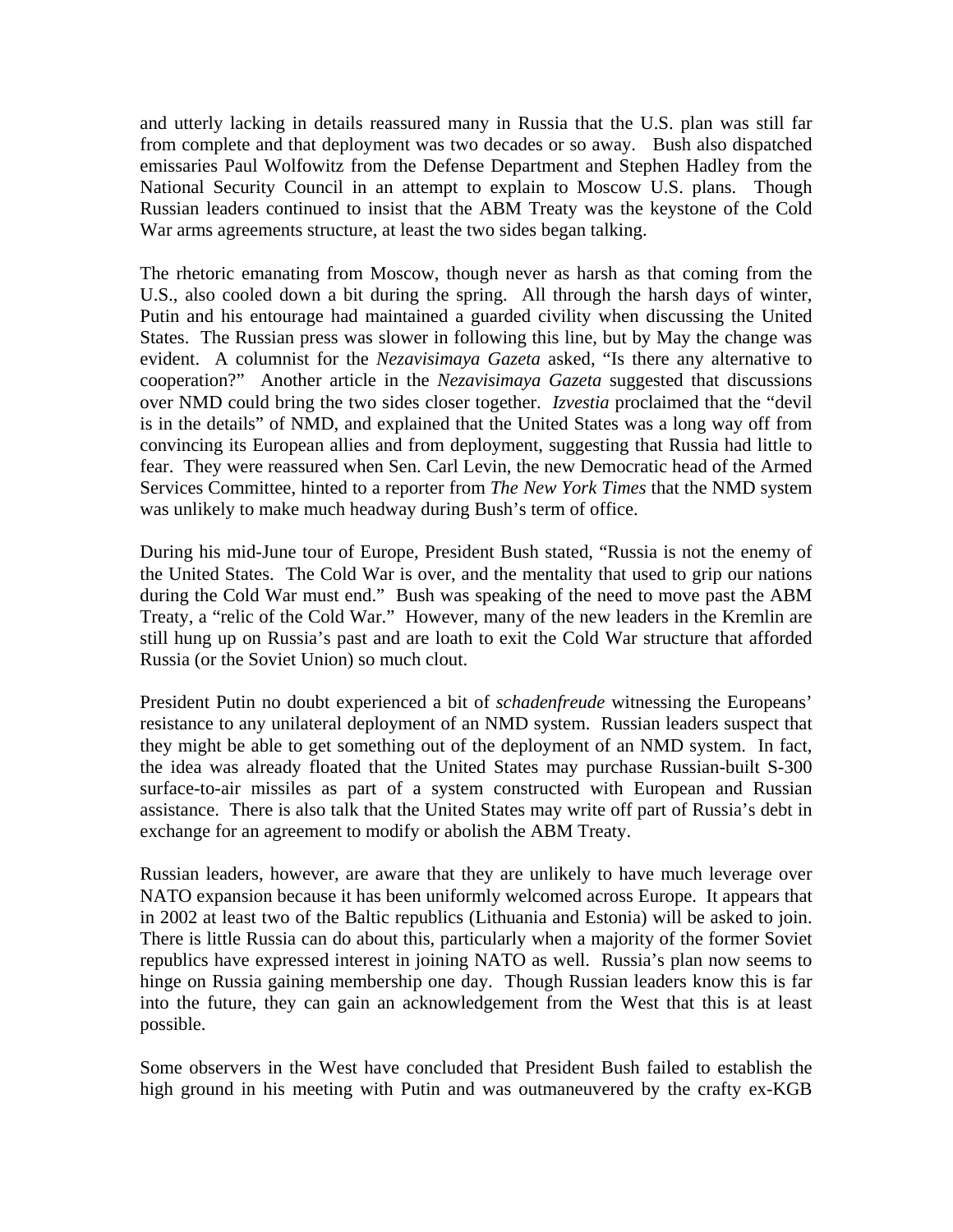agent. This was the conclusion reached by both *The New York Times* and the *Financial Times*. *The New York Times* suggested that Putin threw Bush across the judo mat at Ljubljana. A column in the *Moscow Times* suggested that if the summit was judged such a great success by both sides, then relations truly have deteriorated over the past several years. Critics argue that Bush should have gone into the summit with a clearly defined agenda, and he should have stuck by the agenda and not worried about atmospherics.

Clearly both leaders judged the summit a success, and it is no doubt important to establish a friendly rapport, especially so early in the two administrations. It was in fact a public relations exercise. But many argue that Putin came away the winner, as he avoided tough questions on Chechnya and freedom of the press in Russia, while putting off a Bush announcement that NMD was to go ahead for sure. Putin also warned later that if the United States were to unilaterally abrogate the ABM Treaty, all arms control agreements would be null and void. He also suggested as a response that Russia would enhance its MIRV capabilities. Putin came away seeming to be a forceful and decisive leader, while Bush hardly seemed the president of the greatest power on earth. Bush's own Republican colleagues in the Senate even questioned his judgment and his performance at Ljubljana.

Former Russian President Mikhail Gorbachev has written about the Reykjavik summit of 1986, the first summit between then U.S. President Ronald Reagan and Gorbachev, which at the time was seen as a failure. Gorbachev describes how Reagan came in with a clear agenda and how he stayed with it. Though no agreement on nuclear arms reduction was reached and both leaders left disappointed, Gorbachev came away with a clear admiration for Reagan's will and a clear understanding of where the Soviet Union needed to go in order to meet the U.S. halfway. For those in the West who had hoped that George W. Bush would run his foreign policy like Ronald Reagan, the first summit was a sign that Bush at Ljubljana was no Reagan at Reykjavik.

## **The Eurasia Factor**

Early in April, Secretary of State Colin Powell hosted peace talks in Key West, Florida between Azerbaijani President Haydar Aliyev and Armenian President Robert Kocharyan in an effort to settle the long-standing conflict over the Nagorno-Karabakh region. U.S. led peace talks are clearly linked to energy concerns and in particular to the proposed Baku-Ceyhan pipeline that originates in Azerbaijan. At first the Bush administration seemed disinclined to push the pipeline project, but after recent large finds in Kazakhstan and with the rise in fuel prices in the United States during the spring, the White House seems to be reconsidering.

Russia followed the talks with interest, and it too wishes to be included to protect the interests of Armenia, the country with whom it is closest in the Caucasus region. Russia is worried about U.S. attempts to become the regional peacemaker and power broker. This is understandable considering the fact that Russia's emasculated influence is really felt only in the former Soviet republics to the south.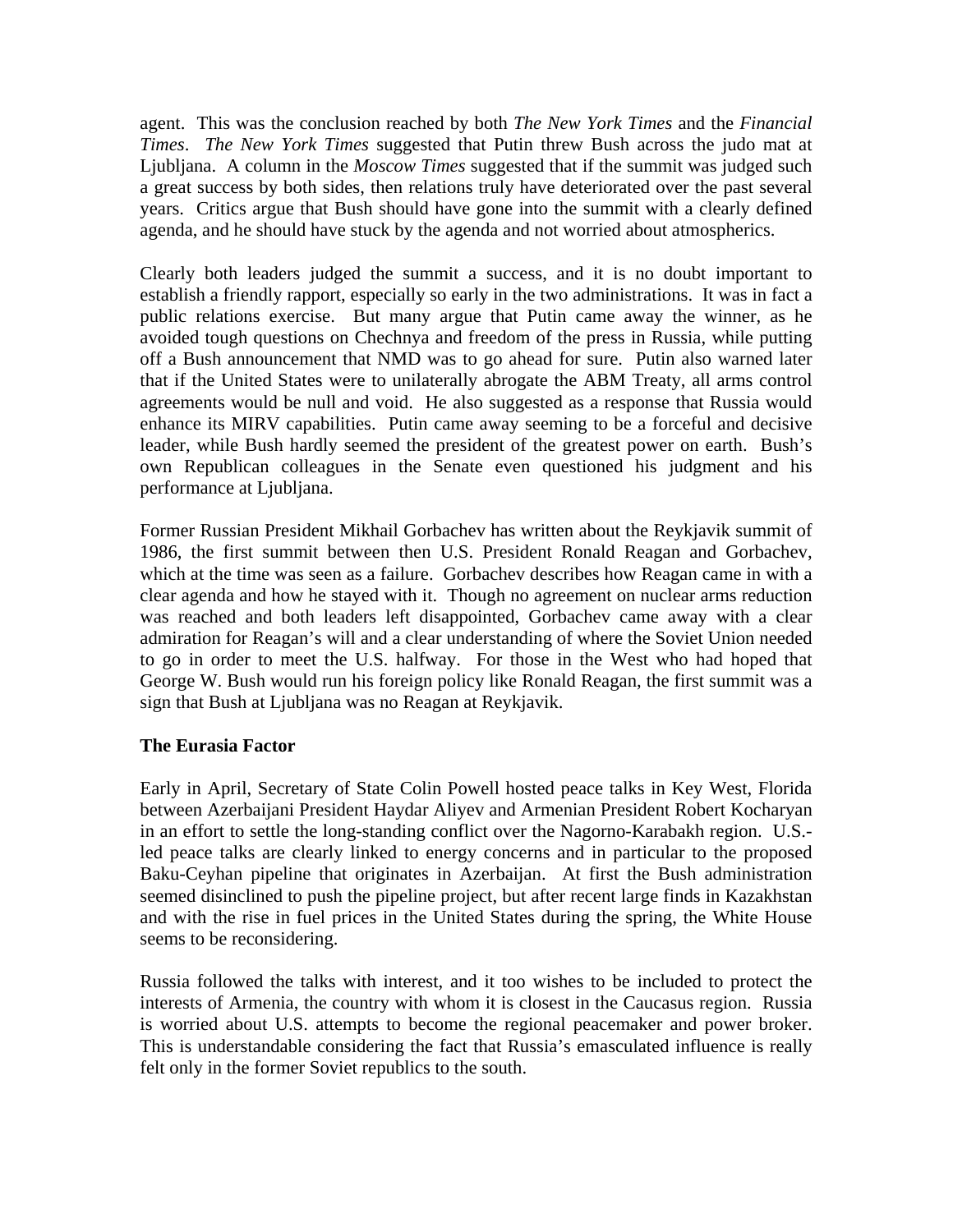Russia is also looking to be included in any peace-making efforts in the Middle East and the Balkans, also traditional Russian/Soviet spheres of interest. President Mohammad Khatami's election to a second term in Iran was a positive development for Washington, especially those who wish to normalize U.S.-Iranian relations. Russia will also carefully watch this development. Further to the east, India's tacit agreement to support U.S. efforts to develop an NMD system put Russia in an awkward position. Moscow's traditional ally seems inclined to further improve relations with Washington.

Much was written of the fact that Putin arrived at the summit in Ljubljana fresh from a meeting with Chinese President Jiang Zemin in Shanghai. In fact, Putin's trip to China was scheduled long before the decision was made to meet with Bush in Slovenia. The Shanghai Five summit was a continuation of an ongoing dialogue and joint effort by Russia, China, Kazakhstan, Kirgizstan, Tajikistan, and now Uzbekistan to combat terrorism linked to separatist movements in each of the participating countries. This dialogue can be expected to continue for many years, even if joint action proves difficult to implement.

Many observers might have been reading too hard into the timing of the Putin trips to Shanghai and Ljubljana. Nevertheless, Russia wants to make clear to the West that it does have the China option. As an article in the *Nezavisimaya Gazeta* stated, Russia has strategic interests in the east and the west and is unlikely to abandon or favor one over the other. The question remains as to how China and Russia will respond to the deployment of an NMD system. Russia appears willing to bargain or to live with the fact, raising no more than a protest. For China an NMD or theater missile defense system (TMD) threatens not only its strategic arsenal, but also potentially the Taiwan equation. Russia could be expected to make more trouble were TMD to affect the situation in Chechnya. Similarly China is much less concerned about NATO expansion for obvious reasons. It remains to be seen whether Beijing and Moscow will continue to support each other's positions, even when they are not vital interests, and when doing so threatens to poison relations with Washington. Many feel that China and Russia will remain unified on these issues; others are less sure.

Japan has thrown a slight wrench in U.S. plans in the Pacific for NMD. Japan has heretofore been a proponent of TMD, but has always been less inclined to support outright a U.S. NMD system. In recent weeks, Japanese leaders have made statements to the fact that NMD was not on the Japanese agenda. Prime Minister Koizumi Junichiro and Foreign Minister Tanaka Makiko are both thought to hold personal doubts about an NMD system. Japan's chief of the Defense Agency Nakatani Gen made clear that Japan would not agree to help develop an NMD system, though it would continue research toward the development of a Pacific-based TMD system. This undoubtedly gives Moscow more confidence that it can bring the United States to the table for some sort of agreement. The Japanese pronouncements do little for China because TMD is equal to the task of NMD in the Pacific, as China's nuclear missile force is much smaller than Russia's force.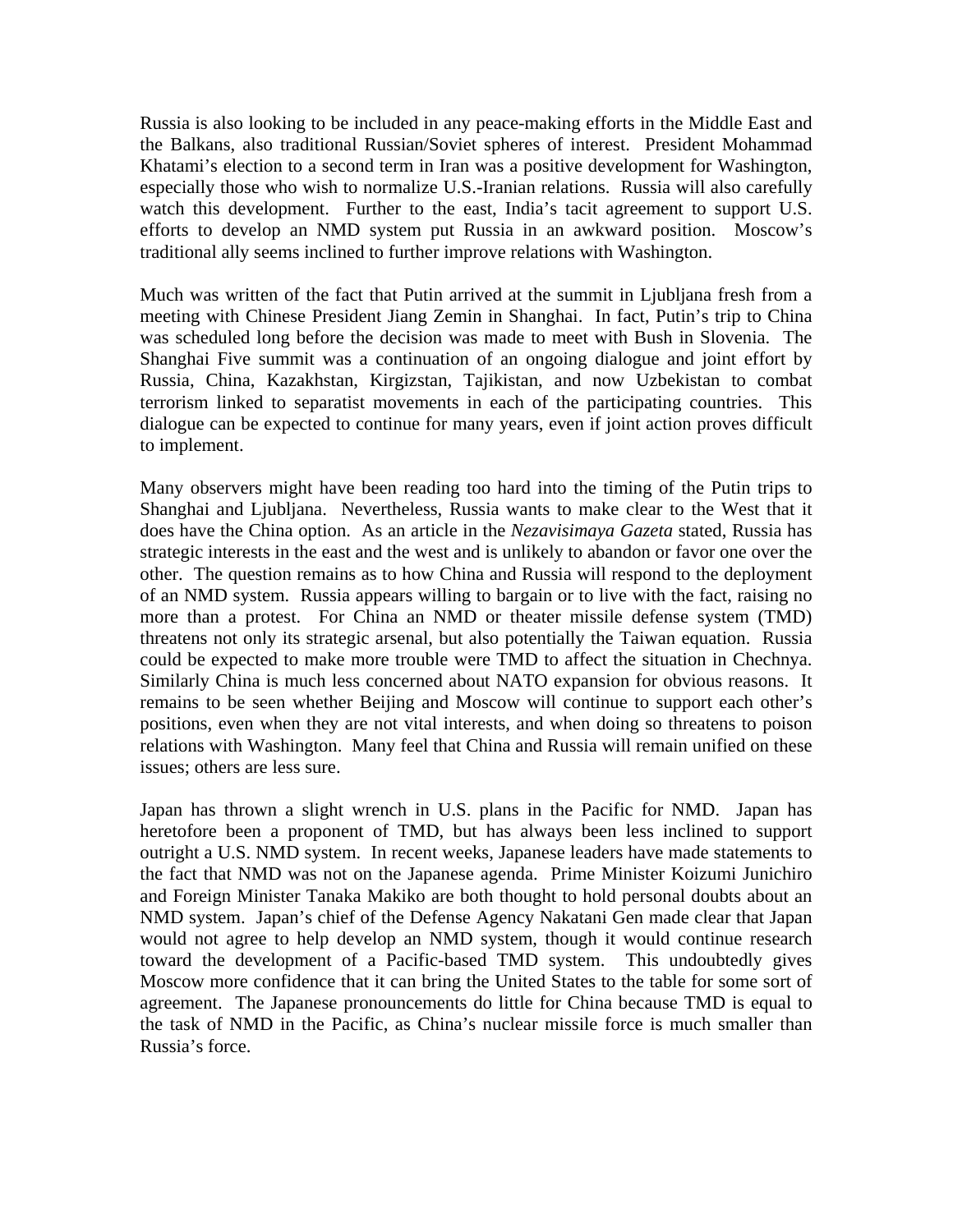## **Chronology of U.S.-Russia Relations April-June 2001**

**Apr. 3, 2001:** U.S. Secretary of State Colin Powell convenes a meeting in Key West, Florida with Azerbaijani President Haydar Aliyev and Armenian President Robert Kocharyan to discuss the normalization of the long-standing conflict over the Nagorno-Karabakh region.

**Apr. 3-4, 2001:** German Gref, Russia's minister for economic development and trade, visits Washington to meet with Bush administration officials and U.S. business leaders.

**Apr. 5, 2001:** U.S. Defense Secretary Donald Rumsfeld tells U.S. allies that the United States intends to deploy limited missile defense and that moving beyond the 1972 ABM treaty is "simply inescapable."

**Apr. 6, 2001:** It is announced that President Bush has nominated U.S. Ambassador to NATO Alexander Vershbow as the next ambassador to Russia. Vershbow is seen by many Russians as a hardliner in favor of further NATO expansion along Russia's borders.

**May 1, 2001:** In a speech at the National Defense University, President Bush outlines his plan to go ahead with the development of NMD despite international opposition. In a conciliatory gesture he phones Russian President Putin before the speech.

**May 1-3, 2001:** Russian Deputy PM and Finance Minister Aleksei Kudrin visits Washington and New York where he meets with officials from the IMF, the World Bank, and from the Bush administration, including Vice President Dick Cheney and Secretary of the Treasury Paul O'Neill.

**May 11, 2001:** Deputy Secretary of Defense Paul Wolfowitz and Assistant National Security Advisor Stephen Hadley arrive in Moscow to discuss U.S. missile defense plans.

**May 16, 2001:** The State Department announces that the bureau that covered former Soviet states will be folded into the European bureau, in an apparent downgrading of relations with Russia.

**May 17-18, 2001:** Russian FM Igor Ivanov in Washington for two days of meetings with his counterpart U.S. Secretary of State Colin Powell. Ivanov also meets briefly with President Bush.

**May 25, 2001:** Bush administration officials announce that the U.S. intends to offer Russia military aid, joint anti-missile exercises, and possible arms purchases to ease Russian objections to U.S. plans for a missile defense system.